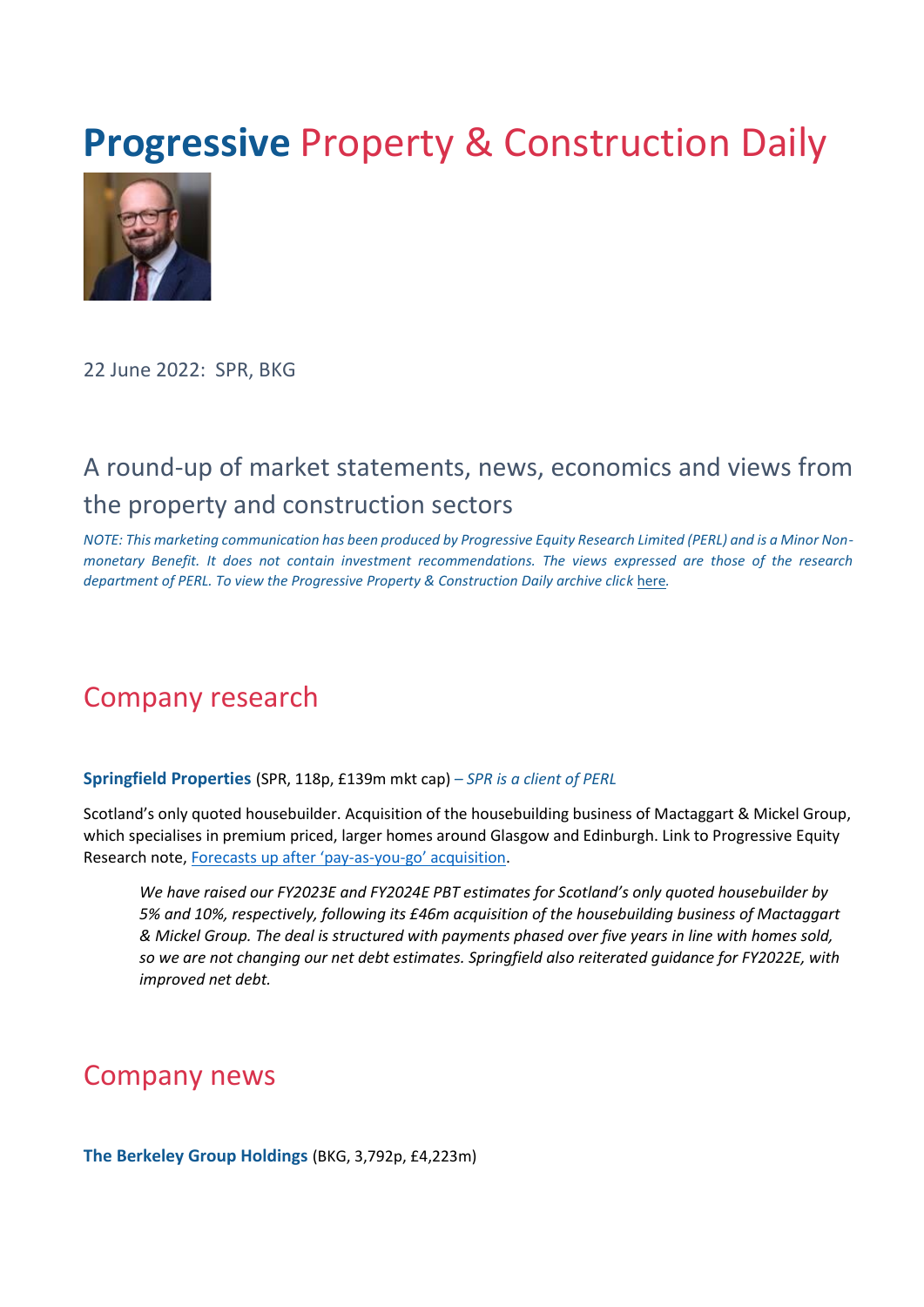London-focused residential developer and urban regeneration group. FY (Apr) results. Rev +6.6%, £2,348m; PBT +6.4%, £552m; EPS +23%, 418p; capital return of £451m (FY 21, £0m) and dividends paid, £0m (£146m); net assets £3,136m (£3,175m); net cash, £269m (£1,128m). Cash due on forward sales up to £2.2bn (£1.7bn). *Trading:* "As anticipated, London's status as a global city has not diminished and people are returning to urban living and businesses to office working. Demand is robust across domestic and international customers, with the opening of the Elizabeth Line reinforcing confidence and directly benefiting a number of Berkeley sites across London and the Thames Valley. Pricing has been firm and Berkeley has sold above its business plan level throughout the year, absorbing input cost increases". *Outlook:* A stable start to the current year with enquiries, visitor numbers and reservations in line with the end of 2021/22. The value of underlying reservations +25% Y/Y and slightly ahead of pre-pandemic levels. "Notwithstanding the current volatility and cyclical nature of the housing market, Berkeley is in a great position to deliver on its ambitions and those of our stakeholders and wider society".

#### *Prices are as at the previous day's close.*

*Copyright 2022 Progressive Equity Research Limited ("PERL"). All rights reserved. PERL provides professional equity research services. All information used in the publication of this communication has been compiled from publicly available sources that are believed to be reliable; however, PERL does not guarantee their accuracy or completeness. Opinions contained in this communication represent those of the research department of PERL at the time of publication. PERL is authorised and regulated by the Financial Conduct Authority (FCA) of the United Kingdom (registration number 697355).* 

*This communication is provided for information purposes only, and is not a solicitation or inducement to buy,*  sell, subscribe, or underwrite securities or units. Investors should seek advice from an Independent Financial *Adviser or regulated stockbroker before making any investment decisions. PERL does not make investment recommendations. Any valuation given in a research note is the theoretical result of a study of a range of possible outcomes, and not a forecast of a likely share price. PERL does not undertake to provide updates to any opinions or views expressed in this document.* 

*This communication has not been approved for the purposes of Section 21(2) of the Financial Services & Markets Act 2000 of the United Kingdom. It has not been prepared in accordance with the legal requirements designed to promote the independence of investment research. It is not subject to any prohibition on dealing ahead of the dissemination of investment research.* 

*PERL does not hold any positions in the securities mentioned in this email. However, PERL's directors, officers, employees and contractors may have a position in any or related securities mentioned in this email. PERL or its affiliates may perform services or solicit business from any of the companies mentioned in this email.*

*The value of securities mentioned in this communication can fall as well as rise and may be subject to large and sudden swings. In addition, the level of marketability of the shares mentioned in this communication may result in significant trading spreads and sometimes may lead to difficulties in opening and/or closing positions.*